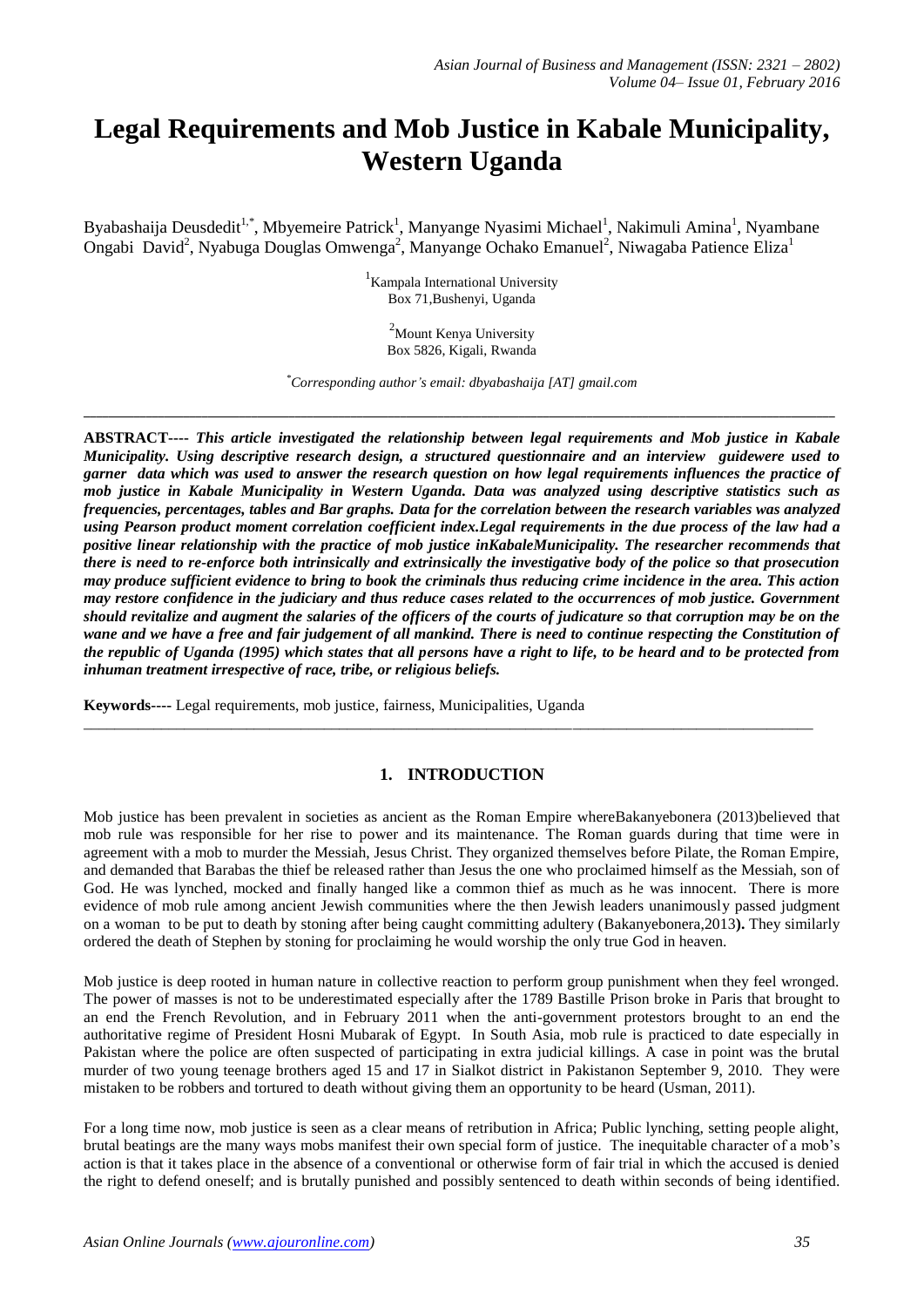Today, the issue of crime and punishment has been called a social, political, spiritual, and economic problem (Sterling, 2002).

Mob justice is a crime that has biblical reference to the tale of Cain who killed his brother Abel out of spite (Abimanyi, 2009).

Mob justice is a crime against humanity. In the Middle Ages, societies in ancient Greece, viewed crime as a private matter between the affected kinships. When the 'gift option' failed, blood feuds often emerged with retribution in form of an 'eye for an eye' or worse. Other forms of punishment included banishment/disowning of individuals from the clan, the family or community, depending on the severity of the crime or disgraceful conduct. Disownment was the ultimate punishment at that time since all the descendants of that family branch would have a curse bestowed upon them (Kabugo, 2011).

In many pre-colonial African societies, criminal laws focused mainly on the victim rather than the offender. The primary aim was to defend the victim and his rights and the sanction imposed was aimed not so much at punishing the offender as to eliminate the consequences of the offence; they were compensatory, involving an element of apology and atonement for the harm done to calm the ill feelings between the two parties and their respective families or social groups (Ntanda, 2004). Customarily, forms of justice administered included use of the curse and oath taking. The use of the curse was based on the principle that if a person is guilty, evil will befall him or her following the words used in cursing him/her. Formal curses are still feared in some African societies and this fear helps to check bad relationships. The oaths were also taken to establish and maintain good human relationships. The belief behind the oath was that God or some power higher than individual man will punish the person who breaks the oath (Mbiti, 1989).

In our present society, it is believed that where there is a loss of a dominant power, collective groups arise to fill the void in the lapse of power by taking things like criminal punishment into their own hands. This is clear in fractured and corruptible systems such as the police force which is not adequately salaried because funds fail to drip down the employment line and only circulate among top heads. For instance it is alleged that the street policeman or policewoman in Uganda relies on bribes as a means of survival. This consequently undermines law enforcement and the criminal judicial system as a whole (Chemangey, 2010). Nalukenge (2001) observed that perpetrators of mob justice have little faith in the judicial system due to alleged corruption, lack of knowledge of the judicial processes, delay of cases due for trial. Many people allege that the judicial process is easily manipulated by people with influence. Criminals and perpetrators can be easily let off the hook! The public's dissatisfaction with the judicial system has resulted in them taking the law into their own hands and even public support for mob justice as an alternate form of law enforcement.

Wendo( 2011), wrote a special report on why mob justice thrives and noted that when crimes are not being investigated and handled properly by the law due to incompetence, mobs arise to combat the problem on their own. Widespread poverty in society is said to be one of the leading causes of mob justice. In Uganda, 72% of the population survives on below \$2 a day, and it is no surprise that 63% of recorded mobs have been in reaction to theft. In societies characterized by poverty, theft is more likely to occur especially in situations where people need to feed themselves and the only solution is to steal as a means of living.

Justice is a concept of [moral](http://en.wikipedia.org/wiki/Morality) rightness based on [ethics,](http://en.wikipedia.org/wiki/Ethics) [rationality,](http://en.wikipedia.org/wiki/Rationality) [law,](http://en.wikipedia.org/wiki/Law) [religion,](http://en.wikipedia.org/wiki/Religion) [equity](http://en.wikipedia.org/wiki/Equity_%28law%29) and fairness. The association of justice with fairness is thus historically and culturally inalienable. The pinnacle of values of any society is reflected in its justice system; a platform from which a society defines morality, revenge, punishment and forgiveness. Every society has guidelines in place to deal with perpetrators and these guidelines evolve with time (Daston, 2008).

Consequentially, for the fact that Mob justice is a crime, the study will relate with the Criminal Justice system. In this legal system, in the due process of the law, it is a legal requirement that he who alleges must prove beyond reasonable doubt, to the satisfaction of the court the guilt of the accused. Criminal justice is a system of law enforcement that is directly involved in apprehending, prosecuting, defending, sentencing and punishing those who are suspected or convicted of criminal offences (Jefferson, 2009).

The origin of criminal justice is in the European tradition of judicial practice where the judiciary contributes to content of the law. During the 12th and 13th centuries, the doctrine of precedent was developed as collective judicial decisions were based on [tradition,](http://en.wikipedia.org/wiki/Tradition) [custom](http://en.wikipedia.org/wiki/Custom_%28law%29) and [precedence.](http://en.wikipedia.org/wiki/Precedent) The common law of precedent was strengthened by the English innovation of *stare decisis* (to stand by that which is decided). This rule explains why the judgments of a higher court are binding on lower courts and all future cases with similar facts (Arnold, 2008).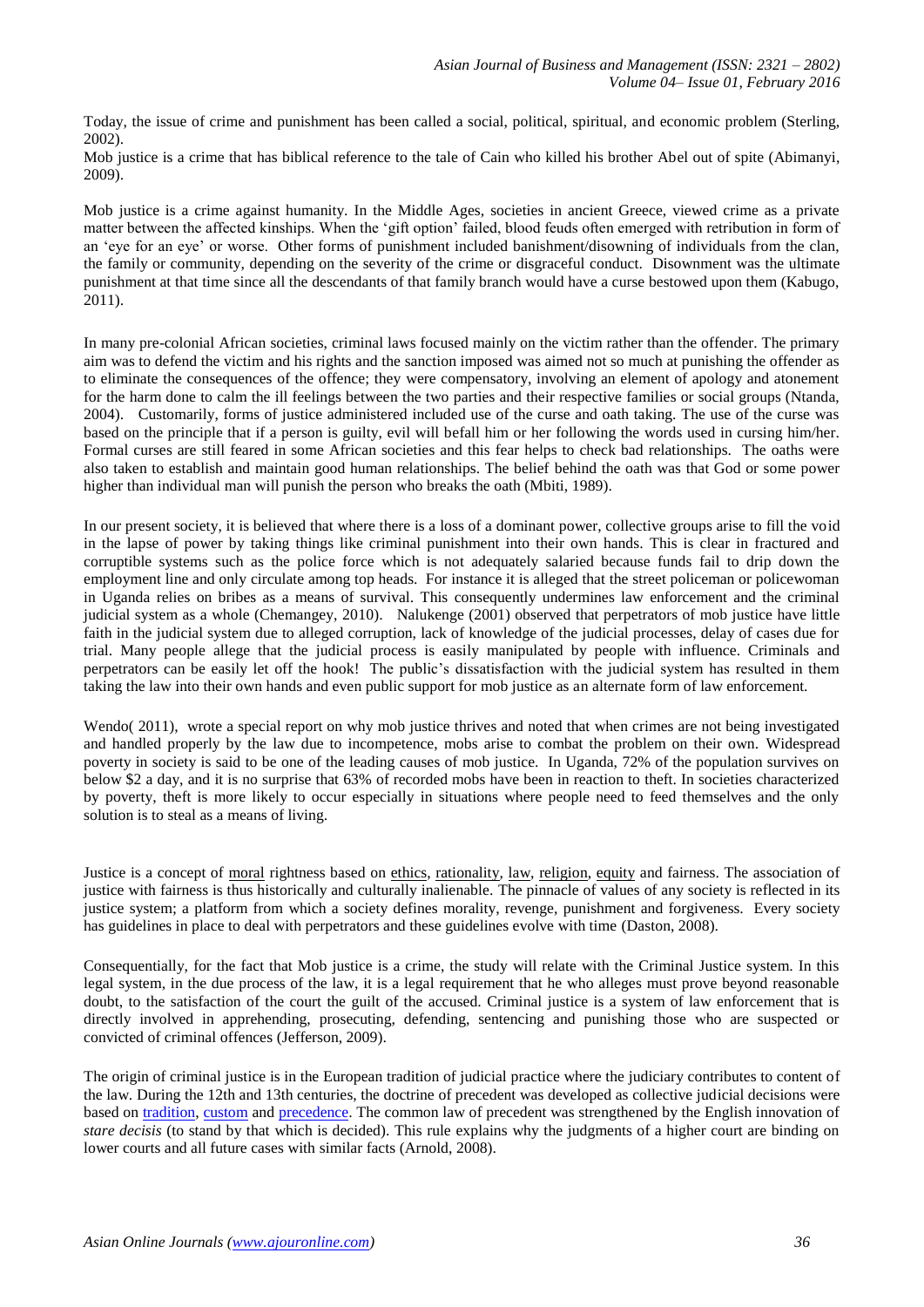As common law jurisprudence developed, the legal [procedure](http://en.wikipedia.org/wiki/Legal_procedure) practiced in common law courts became [adversarial in](http://en.wikipedia.org/wiki/Adversarial_system) nature; in which two sides presented their case to a neutral judge. In the 20th century, Criminal law and English jurisprudence moved further and further away from common law principles stating that a crime consisted of two elements, a guilty deed [Actus Rea] plus a guilty mind [Mens Rea]. The requirement of an act is one that is evidence of a choice being made and choice, of course, brings into question the state of mind (drug induced, emotion induced, and medical/psychological aspects). In an effort to make the criminal justice system more uniform and predictable, judges and legal theorists sought to marginalize the element of "intent". They sought to blur the lines between criminal law and civil law by minimizing, or eliminating altogether, the requirement of mens rea (Sterling, 2002).

The rule of *stare decisis* was adopted and practiced in many African societies that were colonized by Britain; an essential feature of common law jurisprudence. For instance, it is a basic legal requirement in criminal law that the *actusreus* and *mens rea* be simultaneous. That is to say, an accused is guilty only if he or she has acted or has brought about the state of affairs (actusreus); similarly, an accused cannot be punished unless he or she is at fault (*mens rea); a* wrongful mental state is required in all serious crimes. People therefore cannot be punished for mere thoughts (Jefferson, 2009).

Common law jurisprudence in Uganda was introduced about 1894. It was alien both in substance and procedure and superimposed on the various legal, semi-legal and non-legal systems that operated in various societies and resolved issues before colonization. From the very start it was attempted to run a dual system of native courts and regular courts; and administer a colonially customary law and English law. This in effect resulted in administration of legal principles that were alien to the people. These legal principles were not only of an alien source; they were rendered in non-popular technical language, even for those acquainted with the English language. This English language, in which the majority of Ugandans have no proficiency, is the language in which legislation is written as well as the language of the court (Jjuuko, 2000).

The purpose of the study was to establish the relationship between legal requirements in due process of the law and the practice of mob justice in Kabale Magisterial area, Kabale municipality.

Mob justice in society creates a sense of satisfaction for individuals who believe they have been denied justice through the criminal justice system. There is a problem of insufficient and ineffective legal service delivery that engenders feelings of ill will among the population leading to the practice of mob justice (Kyalimpa, 2009). The Uganda Human Rights Commission reveals that for the period of January to June 2010, the police crime report indicated 199 people who had been killed in mob justice related incidences.

In Kabale district, the police crime report for the year 2012 alone reveals that 10 people were killed in mob justice related incidences. These figures are believed to increase annually interfering with peace in society (Kabale Police Crime report, 2012).

The Government has established a legal framework in place for justice seekers to follow when they are aggrieved, but some continue to disrespect them. The consequences of this scenario could be that people have lost confidence in the legal system and the same situation may lead to increased homicide and total anarchy in the general administration of justice (Robin et al, 2010).

It is therefore important to carry out a study in this area to investigate the response of the judiciary to the relationship between legal requirements in the due process of law and the practice of mob justice in Kabale Magisterial area.

# **2. METHODS AND MATERIALS**

# **2.1 Data Capturing**

Data used for the research study was got using both primary and secondary sources .Primary data was arrived at by use of questionnaires distributed to respondents and conducting interviews to vital persons related to the study. Secondary data was got by the use of documentary analysis. The study employed a descriptive research design involving qualitativeand quantitative paradigms in order to have a rich verbal description of the situation and the sample.

Amin (2005) opined that descriptive research design is usually used to describe a phenomenon and its data traits. The research study selected a total of 321 respondents (sample size) out of 1658 participants (target population). Sample size was calculated using the sloven's formula.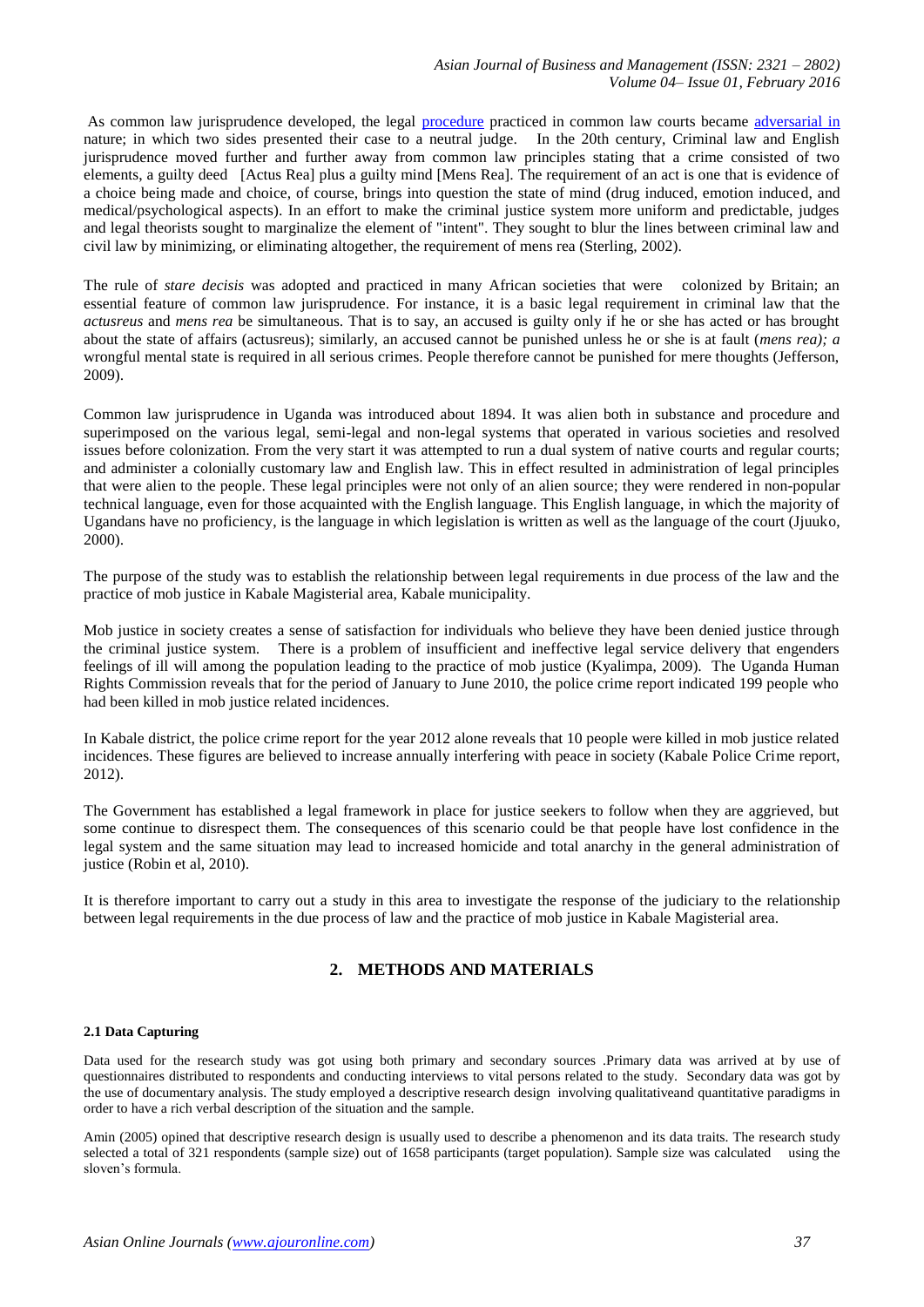#### **2.2 Sampling methods**

The researcher employed snowball, stratified and purposive sampling techniques. The target population comprised of the target population including categories like judicial officers(09), the court administrators (65), police officers/detectives(96), prison wardens(82), human rights activists(125), local council leaders(234), medical workers(208), peasant farmers(454), small scale businessmen/women(250), survivors of mob justice(110) and legal professionals(25) residing within Kabale municipality.

#### **2.3 Structured questionnaire and interviews**

The questionnaire is a research instrument consisting of inter-related questions prepared by the researcher about the research problem under investigation based on the objectives of the study. Questions were set and written for the respondents to answer with options as reflected on the likert scale type questions.

This method was preferred because it covers a wide geographical area in data collection; it collects a lot of information within a short time, and offers greater assurance of anonymity.

However, the questionnaire involved some hardships ofattrition. There were few copies that were not returned, but this was solved by distributing more copies than the required number of the sample size.

Interview guide is an instrument of data collection which involves face to face communication with respondents. The researcher asked questions which the respondents answered orally. It was useful in getting the story behind the participants' experience even through facial expressions. This instrument was preferred because the information and data obtained was of focal importance to the study. The purpose of a qualitative interview schedule was to understand the respondents subjective view of their world; unfolding themeaning of their experiences, uncovering their lived world prior to scientific explanations (Kvale&Brinkmann, 2009).

#### **2.4 Validity and reliability of instruments**

Validity of the research instrument (structured questionnaire) was assured by using content validity Index.Arising from the testing of the validity of the instruments, the researcher got content validity index (CVI) of 0.77 which was well above 0.75 indicating that the instrument was valid to collect data for the study (Amin ,2005). However, the validity of the unstructured interview was obtained by interviewing only key participantsto prove the answered questionnaires (Gibbs, 2007).

Reliability of the research instrument (Structured Questionnaire) was calculated using Cronbach's alpha coefficient formula looking at the variables that had an alpha coefficient of value greater than 0.70. Since the reliability calculation reached at bythe researcher yielded 0.78 alpha value, it suggested that theresearch instrument was reliable to elicit datarequired for the study. Nonetheless, the reliability of the unstructured interview was got by resorting on peer review strategies (Gibbs, 2007).

#### **2.5 Data analysis**

Statistical tools which were used to analyze data for this study included; descriptive statistics such as frequencies, percentages ,Bar graphs and Pearson product Moment correlation coefficient indexconcerning how legal requirements influence the practice of Mob justice in Kabale magisterial area , in Kabale District ,Western Uganda . Qualitative data were analyzed by systematically organizing data into rational themes, sub themes or sections foreasy Interpretationin a storyline format (Gibbs, 2007).

# **3. RESULTS AND DISCUSSION**

# **3.1 Theoretical Framework**

The study was based on the anomie theory advanced by Emile Durkheim (2008), the father of sociology. He asserts that man is a product of his social environment. Socialization of man begins at birth and continues through language and interaction with other people. Durkheim's theory is based on the idea that the lack of rules and clarity results in a psychological status of worthlessness, frustration, lack of purpose, and despair. When there is no idea of what is considered desirable, to strive for anything may be futile (Smith, 2008).

Durkheim further explains the theory in relation to law, crime and punishment and says that the law is a production of collective society, a myriad of all beliefs of society and an embodiment of everything a society holds to be true, right and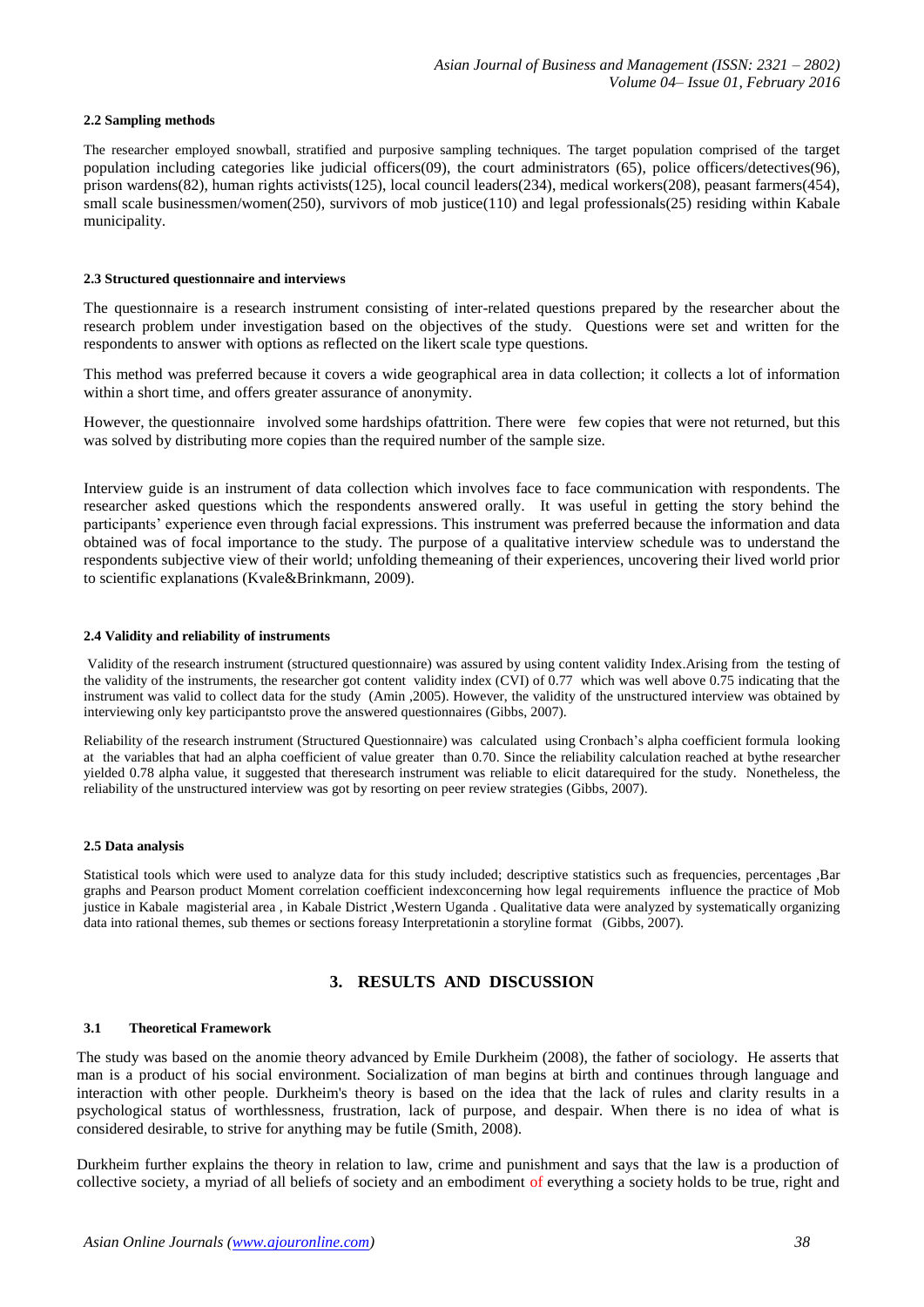just. Crime is a passionate and strong emotion that exhibits anger and vengeance; eventually punishment is less about the offence or the offender but rather restoring cohesion and core values in society (Agnew, 2009).

# **3.2 Demographic Characteristics**

According to the data collected, 49 %( 156) of the respondents were male whereas 51 %( 165) were female. This meant that the female respondents participated more than their male counterparts and that females areusually likely to be truthful than males, hence helping the researcher get pertinent information for the study.

The data collected also indicated that 53%(170) of the respondents were between the age brackets of 18- 35 years, these were basically the youth; 30%(96) were within the age bracket of 36-55 years, often referred to as the mature people and then 17%(55) of the respondents also known as elders were within the age bracket of 56 and above. This implied that all categories of age brackets were consulted, leading to a more diversified information for a rational study.

# **3.3 Legal requirements in the administration of Justice**

The researcher brings to your notice some of the effectsof legal requirements that the plaintiffs, respondents and legal practitioners may need to know for the smooth process of the administration of justice. Refer to figure 1 below:



# **Figure 1: Bar graph showing effect of legal requirements in the administration of justice**

# **Source: primary data**

From Figure1 above 23%(73) of the respondents strongly agreed that legal requirements are important in the creation of order in court proceedings; 15%(49) say they provide an opportunity to be heard and defend oneself ; 24%(78) of the respondents said legal requirements facilitate court to dismiss malicious case files which contain no substantial evidence to proceed with trial thus saving court's valuable time;  $11\%/35$ ) were of the view that legal requirements facilitate the making of informed decisions based on evidence, and promote harmony in the community. However, 12 % (37) of the respondents said legal requirements in due process of the law are a waste of time and resources and simply facilitate delays in the delivery of justice; another 15 %( 49) of respondents maintained that the legal processes are a costly venture though they promote harmony in society. The community can be assured that there is a legal system that may bring justice to the offended.

The findings according to Figure 1 above suggested that legal requirements are very pertinent in the administration of justice in the courts of judicature for they lead someone aggrieved to a fair judgement. One of the practicing advocates in Kabalemunicipality stated:

*Our legal process can be easily altered by external forces or factors such as the knowledge of the law, time, social status and money thus changing the final outcome of the court judgment. In order to get the legal system*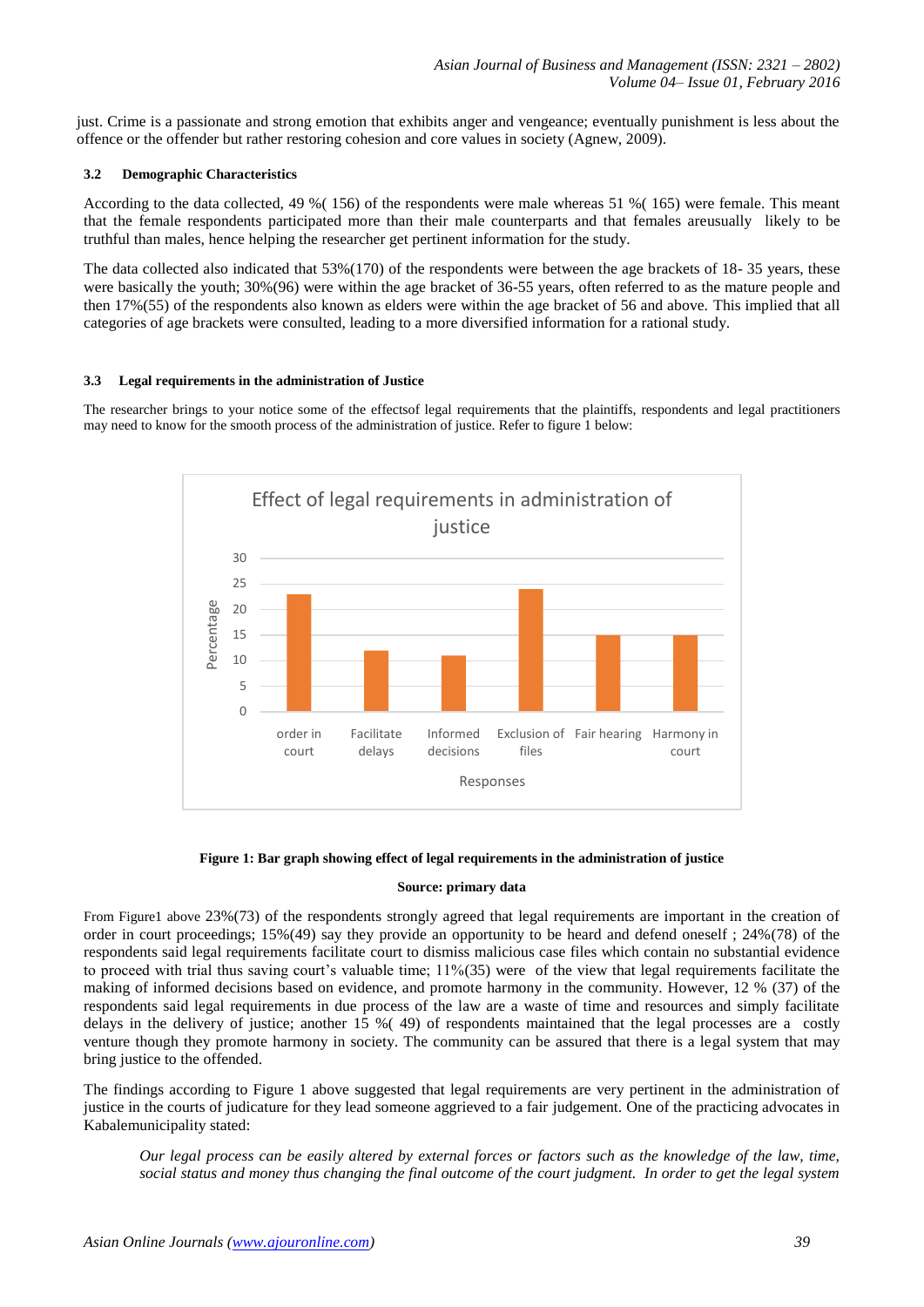*or structure to deliver justice as efficiently as you want, you must be ready to facilitate police investigation, facilitate witnesses to come forward and testify, ensure that the judge or magistrate is interested in your case and the list goes on*.

This implied that in order to get a good result from the court system, one has to be financially generous and purchase justice. It is suchscenarios that promote acts of mob justice.

# **3.4 Influence of Legal requirements on Mob justice**

The researcher used Pearson Product Moment correlation coefficient index to evaluate the relationship between the legal requirements in due process of the law and the practice of mob justice in Kabale Municipality.

|  | Table 1Showing the scores relating legal requirements in due process of the law to the practice of Mob justice. |  |  |  |
|--|-----------------------------------------------------------------------------------------------------------------|--|--|--|
|  |                                                                                                                 |  |  |  |
|  |                                                                                                                 |  |  |  |

| <b>Number of paired</b><br>observations (n) | Independent<br>variable $(X)$ | <b>Dependent</b><br>variable $(Y)$ | $\overline{\mathbf{X}}^2$ | $\mathbf{V}^2$    | $\mathbf{X}\mathbf{Y}$ |
|---------------------------------------------|-------------------------------|------------------------------------|---------------------------|-------------------|------------------------|
|                                             |                               |                                    |                           |                   |                        |
| $\overline{2}$                              | $\mathcal{L}$                 |                                    | $\overline{4}$            |                   | $\overline{2}$         |
| 3                                           | $\theta$                      |                                    | $\Omega$                  | 1                 |                        |
| $\overline{4}$                              |                               | $\theta$                           |                           | $\Omega$          |                        |
| 5                                           |                               | $\mathcal{L}$                      |                           | 4                 | $\mathcal{D}_{\alpha}$ |
| 6                                           |                               |                                    |                           |                   |                        |
|                                             | $\Sigma$ <b>X</b> = 06        | $\Sigma$ <b>Y</b> = 06             | $\Sigma X^2 = 08$         | $\Sigma Y^2 = 08$ | $\Sigma XY = 8$        |

Therefore, by applying the raw score formula, the researcher established the correlation index as follows:-

$$
r_{xy} = n(\sum XY) - (\sum X)(\sum Y)
$$

 \_\_\_\_\_\_\_\_\_\_\_\_\_\_\_\_\_\_\_\_\_\_\_\_\_\_\_\_  $\sqrt{\left[n\left(\sum X^2\right) - \left(\sum X\right)^{2}\right]n\left(\sum Y^2\right) - \left(\sum Y\right)^{2}}$ 

Where  $n =$  number of paired observations

- $\sum XY$ = sum of cross products of X and Y  $\sum X$  and  $\sum Y$  = are sums of X and Y scores respectively
	- $\overline{\sum}X^2 = \frac{\text{sum}}{\sum}$  of all the squared value of the X scores
- $\overline{\Sigma}Y^2$  = sum of all the squared Y scores
- $(\sum X)^2$  sum of all X scores, this sum squared and  $(\sum Y)^2$  sum of all Y scores, sum squared.

$$
= 6(8) - (6(6))
$$

$$
\sqrt{[6(8) - (6)^{21} 6(8) - (6)^2}
$$

 $=48 - 36$ 

 $\sqrt{148 - 361148 - 361}$  $= 12$  ;  $r_{xy} = 12$  ;  $r_{xy} = 1$  $\sqrt{12}$ [12]  $\sqrt{144}$ 

The above result suggested that the direction of the relationship between the two variables legal requirements in the due process of the law (X) and the practice of mob justice (Y) is perfect positive linear correlation. The findings implied that most of the respondents related legal requirements in due process of the law to the practice of mob justice in Kabale municipality. This further meant that the bureaucracy involved in with the legal requirements may tantamount to mob justice and confusion in society. A human rights activist stated: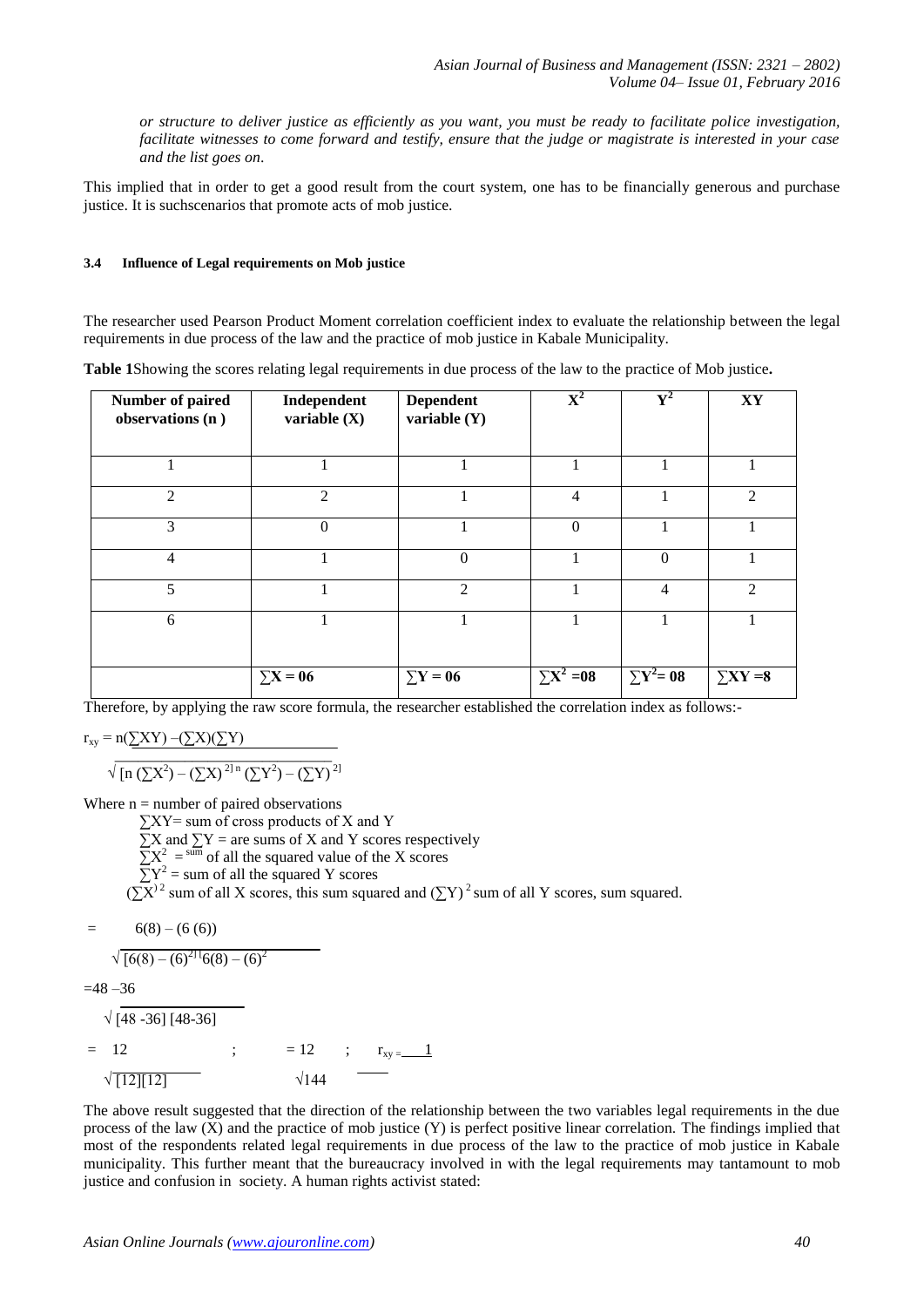*The deliberate act to take the law into our own hands is solely because the legal system is clogged with excuses from the police. They say there is no transport to go investigate our case or arrest a suspected criminal because of various logistics. Then, the lawyers often apply for an adjournment claiming the prosecution is not ready to proceed, investigations are not yet concluded; and the judge or magistrate, offers an apology that he or she is indisposed, "can we postpone hearing date?"; and this goes on for months to the end.*

This implied that there is corruption in the whole of the judicial system in the country. The rich people may keep bribing the magistrates and judges to keep on postponing cases to other dates even if such cases have enough evidence. This finally leads to what we call justice delayed is justice denied.

# **4. CONCLUSION AND RECOMMENDATIONS**

# **4.1 Conclusion**

Legal requirements in the administration of justice are an important part of the legal process and in order to be as effective as they need to be, all the stakeholders in the judiciary and civil society should be willing to support its structure for effective delivery of justice. Legal requirements in due process of the law are there to protect the rights of all persons. However, the failure to abide by the law leads to criminal activities and involvement such as in the practice of mob justice. The study therefore established that there is a positive relationship between the nature of legal requirements in due process of the law and the practice of mob justice in Kabale municipality.

# 4.2 **Recommendations**

The researcher recommendsthat government should conduct massive sensitization of the ctizenry to enlighten communities on the legal requirements involved in criminal proceedings. Communities need to know that mob justice is a criminal activity that is punishable by law. The police and communities should develop a good working relationship in order to nurture trust and confidence among each other. Government may organize and fund workshops and seminars to that effect.

The researcher recommends that government should revitalize and augment the salaries of the workers of the judicial system so as to make corruption be on the wane and to improve the efficiency and effectiveness in the legal service delivery. There is need to reduce the incidence of mob justice in our society and the Judiciary must play its role by delivering justice expeditiously and in a fair manner. Government should recruit more judicial officers and state attorneys to reduce case backlogs so as to be as effective and efficient as expected.

# **5. REFERENCES**

- **1.** Abimanyi, J. K. *MobsDelivering Justice*. Daily Monitor Newspaper, Uganda.2009.
- 2. Agnew, R. "*Revitalizing Merton: General Strain Theory." Advances in Criminological Theory: The Origins of American Criminology,* Volume 16, edited by F.T. Cullen, F. 2009.
- 3. Arnold. B. C. *The Companion to British History*, s.v. "English Law". London: Lon cross Den Holm Press. 2008.
- 4. Amin, E.M. .*Social Science Research. Conception, Methodology and Analysis*, Kampala, Uganda. Makerere University Printery,2005.
- 5. Bakanyebonera,C. *The Court System in Kabale MagisterialArea*. (unpublished manuscript) Kabale, Uganda.2013.
- 6. Chemangey, S.M. *Lynching or Mob Justice in Uganda*: Is It Justice or Anarchy? http://sapingin.word press.com. 2010.
- 7. Daston, L. *Life, Chance and Life Chances*. American Academy of Arts & Sciences. Daedalus.2008.
- 8. Gibbs,G.Analysing Qualitative Data.University of Warwick,London. 2007.
- 9. Jefferson, M. *Criminal Law*. 9th ed. Pearson, Longman. 2009.
- 10. Jjuuko, F.W. *Law and Access to Justice*, Law Development Centre. Published in Kampala, Uganda. 2000.
- 11. Kabale Police Crime Report, (2012)
- 12. Kabale Police Crime Report, (2013-14)
- 13. Kabugo, D. A citizen's Handbook on the Law Governing Bail in Uganda. Pub. Foundation of Human Rights Initiative, Kampala – Uganda. 2011.
- **14.** Kyalimpa, J. *Mob Justice Increases as Court Backlogs Escalate*. Kampala, Uganda. 2009*.*
- 15. Kvale, S. &Brinkmann, S. *Interviews – Learning the Craft of Qualitative Research Interviewing*. Los Angeles: Sage Publications.2009.
- 16. Mbiti, J.S. *African Religions & Philosophy*. 2<sup>nd</sup> edition, Heinemann.1989.